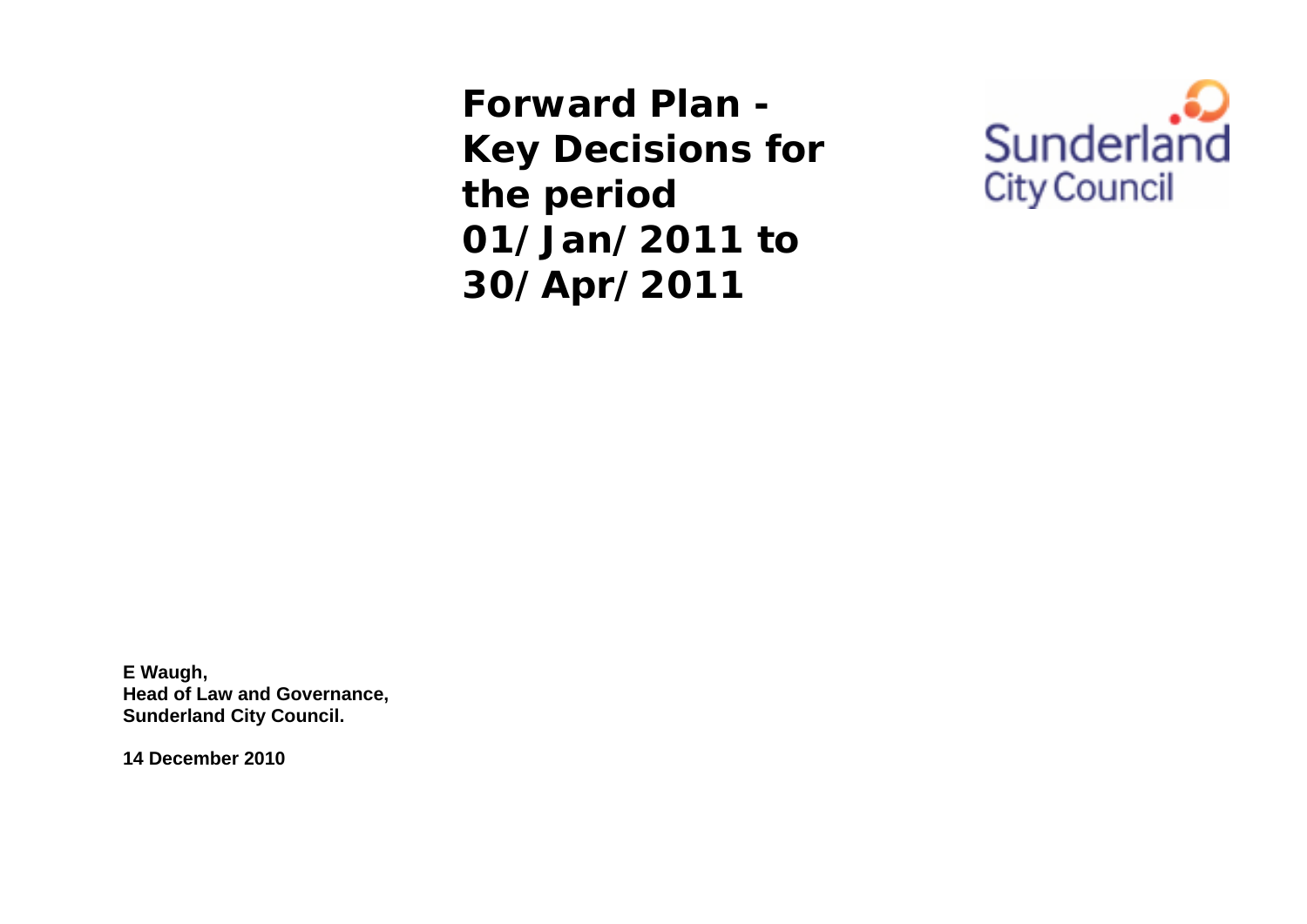| No. | Description of<br><b>Decision</b>                                                                                                                                    | <b>Decision</b><br>Taker | <b>Anticipated Principal</b><br>Date of<br><b>Decision</b> | <b>Consultees</b>                                                                                                           | <b>Means of</b><br>Consultation                                                                               | When and how to Documents<br>make<br>representations<br>and appropriate<br><b>Scrutiny</b><br>Committee                       | to<br>be<br>considered                          | Contact<br><b>Officer</b> | Tel No  |
|-----|----------------------------------------------------------------------------------------------------------------------------------------------------------------------|--------------------------|------------------------------------------------------------|-----------------------------------------------------------------------------------------------------------------------------|---------------------------------------------------------------------------------------------------------------|-------------------------------------------------------------------------------------------------------------------------------|-------------------------------------------------|---------------------------|---------|
|     | 01466 To agree an<br>amended purchase<br>price for the sale of<br>land at Camberwell<br>Way, Doxford Park.                                                           | Cabinet                  | 17/Jan/2011                                                | Head of Law and<br>Governance, Director<br>of Financial<br>Resources                                                        | Email and report.                                                                                             | To contact officer<br>by 20 December<br>$2010 -$<br>Management<br><b>Scrutiny Committee</b>                                   | Cabinet<br>Report                               | Nick Wood 5612631         |         |
|     | 01379 To approve a<br>capital equipment<br>grant to Company<br>B to support<br>economic<br>development and<br>job creation (Part II<br>Item - Exempt<br>Information) | Cabinet                  |                                                            | 17/Jan/2011 Appropriate Portfolio correspondence<br>holder                                                                  |                                                                                                               | Via the Contact<br>Officer by 20<br>December 2010 -<br>Prosperity and<br>Economic<br>Development<br><b>Scrutiny Committee</b> | Cabinet<br>Report                               | Janet<br>Snaith           | 5611166 |
|     | 01409 To approve the<br>Employment<br>Strategy.                                                                                                                      | Cabinet                  | 17/Jan/2011                                                | Stakeholders will<br>include Working<br>Neighbourhoods<br>Board LSP partners,<br>Portfolio Holder and<br>Delivery Partners. | Series of<br>Stakeholders events<br>Council's<br>Consultation<br>Website, Working<br>Neighbourhoods<br>Board. | Via Contact Officer<br>by 20 December<br>2010 - Prosperity<br>and Economic<br>Development<br>Scrutiny<br>Committee.           | Cabinet<br>Report and<br>Employment<br>Strategy | Allison<br>Patterson      | 5611474 |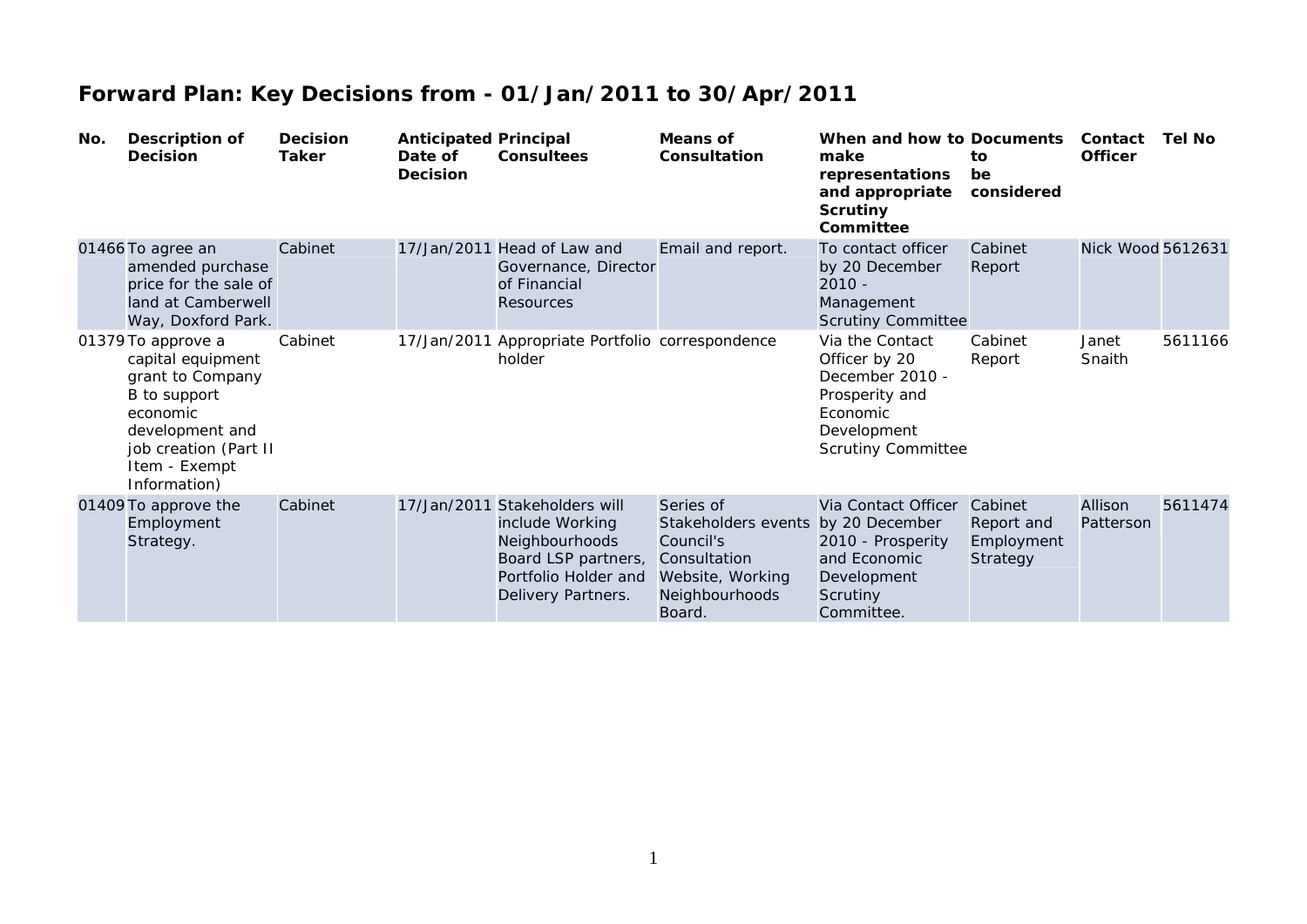| No. | Description of<br><b>Decision</b>                                                                                                                                                                       | <b>Decision</b><br><b>Taker</b>                                        | <b>Anticipated Principal</b><br>Date of<br><b>Decision</b> | <b>Consultees</b>                                                                           | Means of<br>Consultation                                                                   | When and how to Documents<br>make<br>representations<br>and appropriate<br><b>Scrutiny</b><br>Committee | to<br>be<br>considered | Contact<br><b>Officer</b> | Tel No  |
|-----|---------------------------------------------------------------------------------------------------------------------------------------------------------------------------------------------------------|------------------------------------------------------------------------|------------------------------------------------------------|---------------------------------------------------------------------------------------------|--------------------------------------------------------------------------------------------|---------------------------------------------------------------------------------------------------------|------------------------|---------------------------|---------|
|     | 01475 To agree any key<br>decisions relating<br>to posts graded<br>under spinal<br>column point 42 or<br>equivalent arising<br>from a review of<br>the establishment<br>(Part II exempt<br>information) | Director of<br>Human<br>Resources and<br>Organisational<br>Development |                                                            | 17/Jan/2011 Relevant Portfolio<br>Holders, Executive<br>Management Team<br>and Trade Unions | Reports                                                                                    | Via the contact<br>Officer by 20<br>December 2010 -<br>Management<br><b>Scrutiny Committee</b>          | Report                 | Sue<br>Stanhope           | 5611722 |
|     | 01450 To recommend to<br>Council the level of<br>Council Tax Base to<br>be included in the<br>2011/2012 Budget                                                                                          | Cabinet                                                                | 17/Jan/2011 None                                           |                                                                                             | N/A                                                                                        | Via the Contact<br>Officer 20<br>December 2010 -<br>Management<br><b>Scrutiny Committee</b>             | Cabinet<br>Report      | Fiona<br><b>Brown</b>     | 5611811 |
|     | 01449 To consider any<br>key decisions<br>arising from the<br>Revenue Budget<br>and Trading<br>Services Third<br><b>Quarterly Review</b>                                                                | Cabinet                                                                | 17/Jan/2011                                                | Directors and third<br>parties affected by<br>the virement<br>proposals                     | Report will be made<br>available on the<br>Intranet and emailed December -<br>to Directors | Via the Contact<br>Officer by 20<br>Management<br><b>Scrutiny Committee</b>                             | None                   | Sonia<br>Tognarelli       | 5611851 |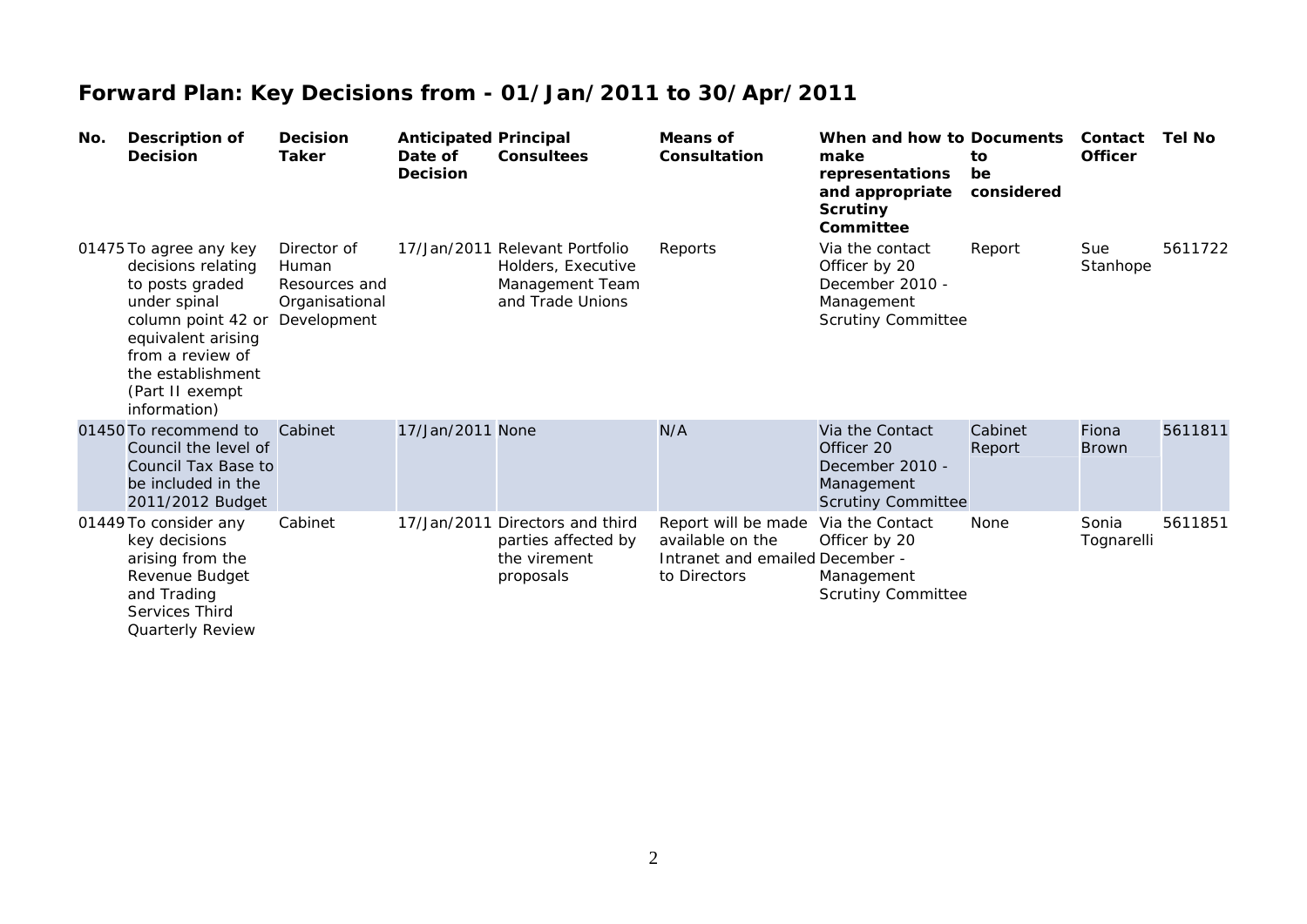| No. | <b>Description of</b><br><b>Decision</b>                                                                                                                                                                       | <b>Decision</b><br><b>Taker</b> | <b>Anticipated Principal</b><br>Date of<br><b>Decision</b> | <b>Consultees</b>                                                                           | <b>Means of</b><br>Consultation | When and how to Documents<br>make<br>representations<br>and appropriate<br><b>Scrutiny</b><br>Committee | to<br>be<br>considered                                                       | Contact<br><b>Officer</b> | <b>Tel No</b> |
|-----|----------------------------------------------------------------------------------------------------------------------------------------------------------------------------------------------------------------|---------------------------------|------------------------------------------------------------|---------------------------------------------------------------------------------------------|---------------------------------|---------------------------------------------------------------------------------------------------------|------------------------------------------------------------------------------|---------------------------|---------------|
|     | 01467 To rescind previous Cabinet<br>cabinet decision<br>and agree land<br>swap at Newcastle<br>Road, Sunderland<br>to regularise site<br>boundaries and<br>provide uniform<br>development site.               |                                 |                                                            | 17/Jan/2011 Head of Law and<br>Governance and<br>Director of Financial<br><b>Resources</b>  | Email and report                | To contact officer<br>by 20 December -<br>Management<br>scrutiny.                                       | Cabinet report Nick Wood 5612631                                             |                           |               |
|     | 01470 To agree any key<br>decisions relating<br>to posts graded on<br>or above spinal<br>column point 42 or<br>equivalent arising<br>from a review of<br>the establishment<br>(Part II exempt<br>information). | Cabinet                         |                                                            | 17/Jan/2011 Relevant Portfolio<br>Holders, Executive<br>Management Team<br>and Trade Unions | Reports                         | Via the Contact<br>Officer by 20<br>December -<br>Management<br><b>Scrutiny Committee</b>               | Report                                                                       | Sue<br>Stanhope           | 5611722       |
|     | 01474 To approve the<br>procurement via a<br>framework for the<br>provision of<br><b>Independent Foster</b><br>Care Providers                                                                                  | Cabinet                         | 17/Jan/2011 Corporate                                      | Procurement, CS<br>Placement<br>Commissioning<br>Manager                                    | <b>Meetings</b>                 | To the contact<br>officer by 20<br>December -<br>Children, Young<br>People and<br>Learning              | <b>Children Act</b><br>1989,<br>Children and<br>Young<br>Persons Act<br>2008 | <b>Nick</b><br>Murphy     | 5663235       |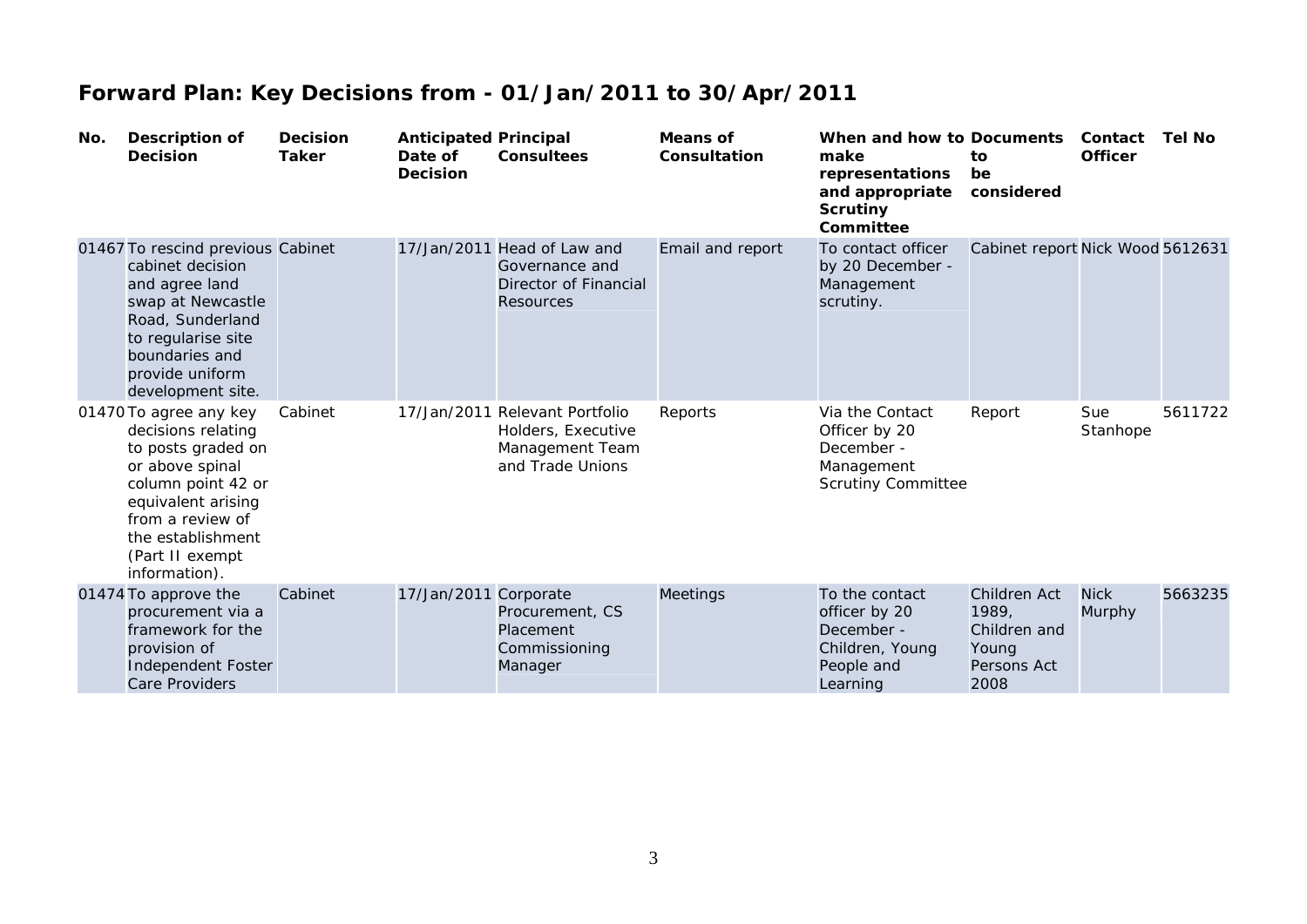| No. | Description of<br>Decision                                                                                                              | <b>Decision</b><br>Taker | <b>Anticipated Principal</b><br>Date of<br><b>Decision</b> | <b>Consultees</b>                                                                              | <b>Means of</b><br>Consultation                                                            | When and how to Documents<br>make<br>representations<br>and appropriate<br><b>Scrutiny</b><br>Committee              | to<br>be<br>considered                                                                           | Contact<br><b>Officer</b> | <b>Tel No</b> |
|-----|-----------------------------------------------------------------------------------------------------------------------------------------|--------------------------|------------------------------------------------------------|------------------------------------------------------------------------------------------------|--------------------------------------------------------------------------------------------|----------------------------------------------------------------------------------------------------------------------|--------------------------------------------------------------------------------------------------|---------------------------|---------------|
|     | 01448 To consider any<br>key decisions<br>arising from the<br>Capital Programme<br>and Treasury<br>Management Third<br>Quarterly Review | Cabinet                  |                                                            | 17/Jan/2011 Directors and third<br>parties affected by<br>the virement<br>proposals            | Report will be made<br>available on the<br>Intranet and emailed December -<br>to Directors | Via the Contact<br>Officer by 20<br>Management<br><b>Scrutiny Committee</b>                                          | None                                                                                             | Sonia<br>Tognarelli       | 5611851       |
|     | 01458 To approve a<br>response to the<br>consultation on the<br>Tyne and Wear<br>Local Transport<br>Plan 2011-2021.                     | Cabinet                  |                                                            | 17/Jan/2011 Elected Members;<br>General Public;<br>People who have an<br>interest in Transport | Briefings; E-mails;<br>Web Events                                                          | To contact Officer<br>by 20 December -<br>Environment and<br><b>Attractive City</b><br>Scrutiny Committee Plan 2011- | Report ; Tyne Bob<br>and Wear<br>Local<br>Transport<br>2012 draft<br>response to<br>consultation | Donaldson                 | 5611517       |
|     | 01471 To consider the<br>results of the Care<br>Quality Commission<br>Ratings.                                                          | Cabinet                  | 17/Jan/2011                                                | Cabinet, Service<br>Users and Ward<br>Members, Portfolio<br>Holders                            | Briefings and /or<br>meetings with<br>interested parties                                   | Via the Contact<br>Officer by 20<br>December - Health<br>and Wellbeing<br><b>Scrutiny Committee</b>                  | Report                                                                                           | Graham<br>King            | 5661894       |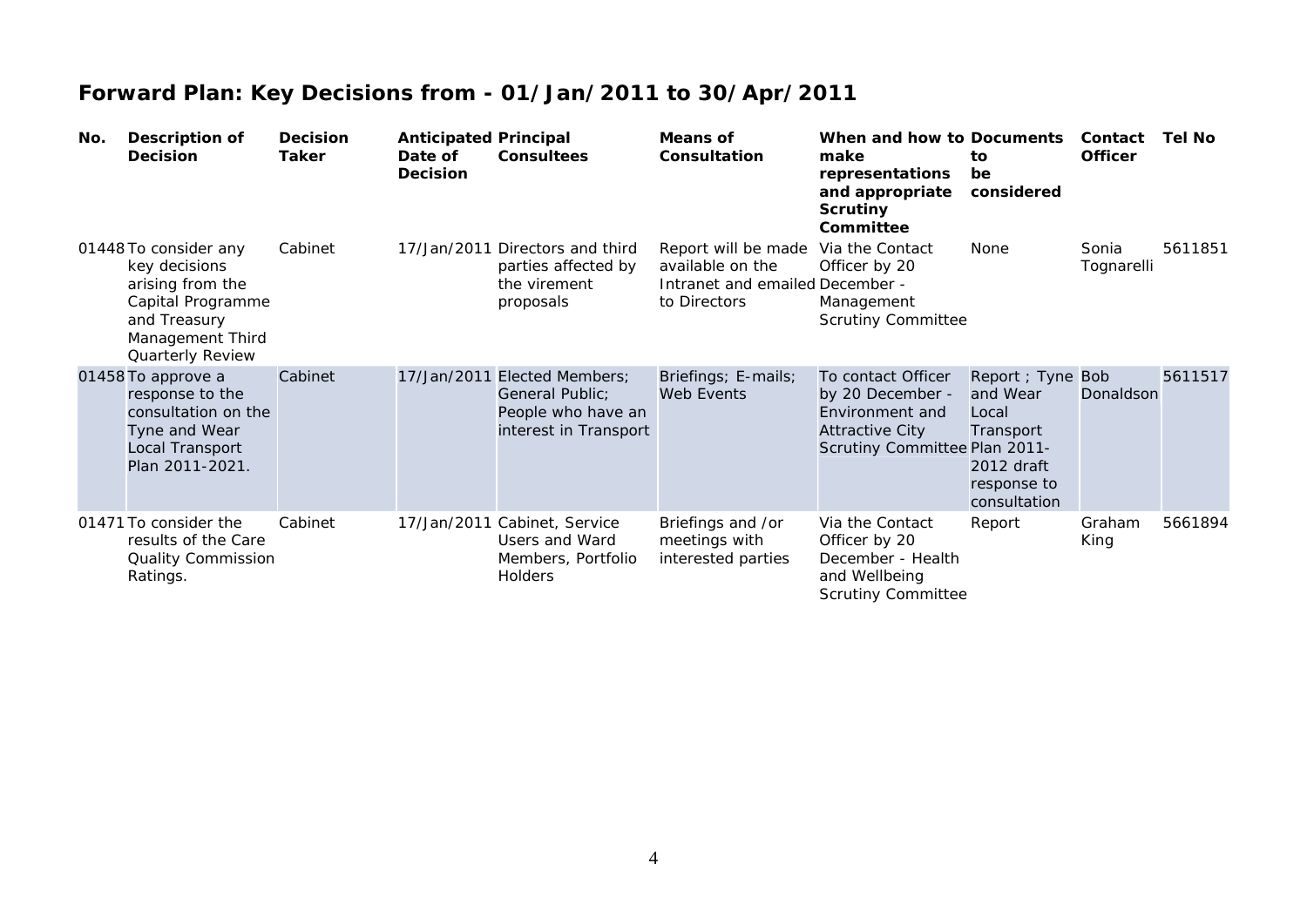| No. | Description of<br><b>Decision</b>                                                                                                                  | <b>Decision</b><br><b>Taker</b> | <b>Anticipated Principal</b><br>Date of<br><b>Decision</b> | <b>Consultees</b>                                                                                                                                                                                                           | <b>Means of</b><br>Consultation                                                                                                                           | When and how to Documents<br>make<br>representations<br>and appropriate<br><b>Scrutiny</b><br>Committee                       | to<br>be<br>considered             | Contact<br><b>Officer</b> | <b>Tel No</b> |
|-----|----------------------------------------------------------------------------------------------------------------------------------------------------|---------------------------------|------------------------------------------------------------|-----------------------------------------------------------------------------------------------------------------------------------------------------------------------------------------------------------------------------|-----------------------------------------------------------------------------------------------------------------------------------------------------------|-------------------------------------------------------------------------------------------------------------------------------|------------------------------------|---------------------------|---------------|
|     | 01480 To approve the<br>delivery of the<br><b>ERDF Low Carbon</b><br>Energy<br>Demonstration<br>project pending the<br>confirmation of<br>funding. | Cabinet                         |                                                            | 17/Jan/2011 Deputy Chief<br>Executive, Head of<br>Law and<br>Governance, Director<br>of Financial<br>Resources,<br><b>Corporate Risk</b><br>Manager                                                                         | Circulated by email                                                                                                                                       | Via the Contact<br>Officer by 20<br>December 2010 -<br>Prosperity and<br>Economic<br>Development<br><b>Scrutiny Committee</b> | Cabinet<br>Report                  | James<br>Garland          | 5611158       |
|     | 01481 To consider budget Cabinet<br>proposals for the<br>2011/2012<br>Revenue Budget for<br>the Council                                            |                                 |                                                            | 17/Jan/2011 Directors, Relevant<br>Portfolio holders,<br>EMT, Chamber of<br>Commerce, Trades<br>Unions, Citizens'<br>Panel and Education<br>Stakeholders                                                                    | Briefings, meetings,<br>presentations                                                                                                                     | To contact officer<br>by 20 December -<br>Management<br><b>Scrutiny Committee</b>                                             | Report and<br>supporting<br>papers | Sonia<br>Tognarelli       | 5611851       |
|     | 01453 To seek approval to Cabinet<br>adopt the<br><b>Community Assets</b><br>Policy for<br>Sunderland City<br>Council                              |                                 |                                                            | 16/Feb/2011 Corporate Capital<br>Strategy Group;<br>Head of Land and<br>Property; Voluntary<br>and Community<br>Sector; Portfolio<br>Holder for<br><b>Responsive Services</b><br>& Customer Care;<br><b>Elected Members</b> | <b>Draft Community</b><br>Assets Strategy via<br>Consultation<br>Database; e-<br>Newsletters; Report;<br>Focus Groups;<br>Forums; Area<br><b>Networks</b> | Via the Contact<br>Officer by 21<br>January -<br>Management<br><b>Scrutiny Committee</b>                                      | Report and<br>Strategy             | <b>Julie Gray 5617574</b> |               |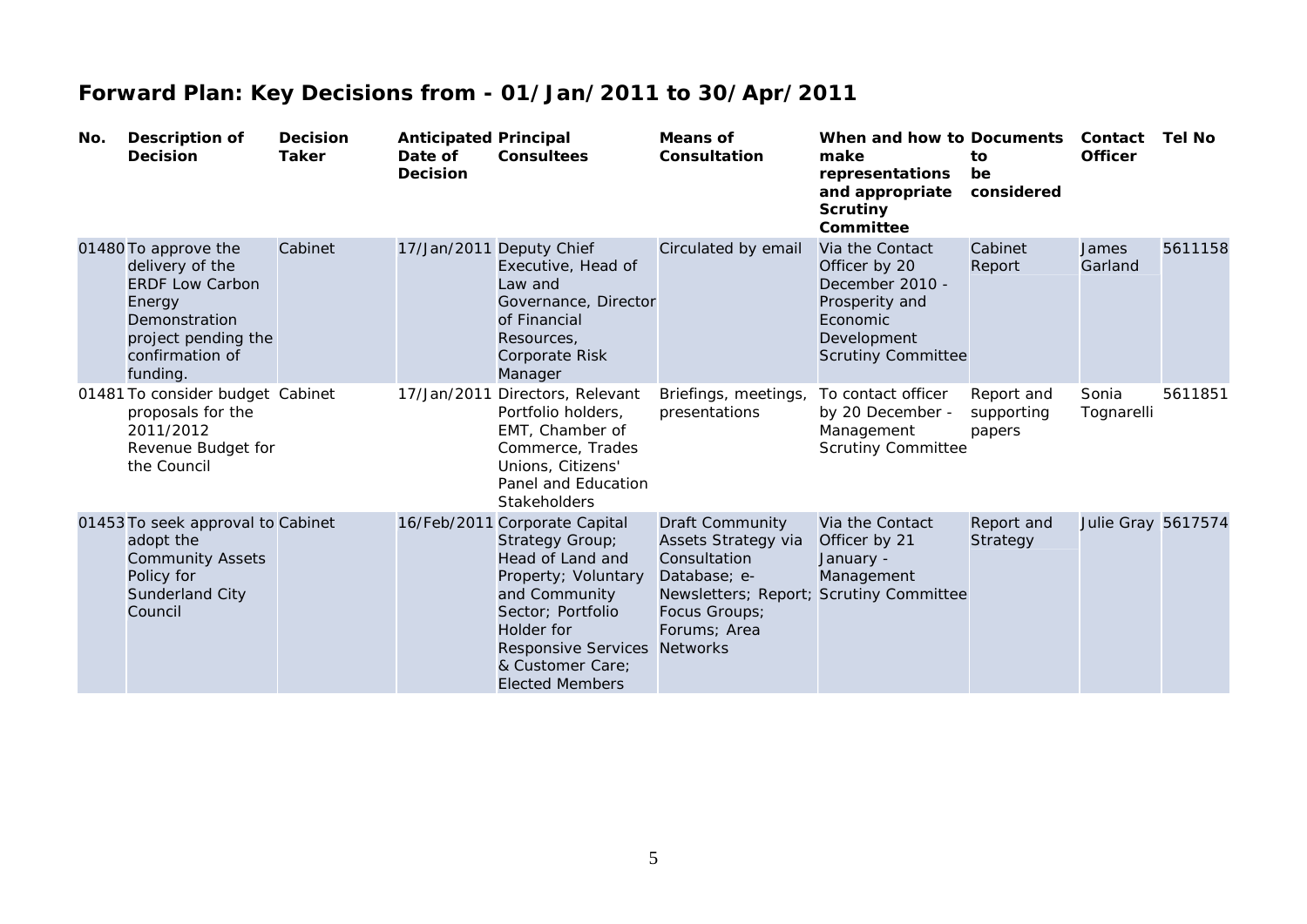| No. | <b>Description of</b><br><b>Decision</b>                                                                                                                                                                                                        | <b>Decision</b><br><b>Taker</b> | <b>Anticipated Principal</b><br>Date of<br><b>Decision</b> | <b>Consultees</b>                                                                      | <b>Means of</b><br>Consultation                           | When and how to Documents<br>make<br>representations<br>and appropriate<br><b>Scrutiny</b><br>Committee  | to<br>be<br>considered | Contact<br><b>Officer</b> | <b>Tel No</b> |
|-----|-------------------------------------------------------------------------------------------------------------------------------------------------------------------------------------------------------------------------------------------------|---------------------------------|------------------------------------------------------------|----------------------------------------------------------------------------------------|-----------------------------------------------------------|----------------------------------------------------------------------------------------------------------|------------------------|---------------------------|---------------|
|     | 01462 To recommend the Cabinet<br>Capital Programme,<br>Prudential<br>Indicators and<br>Treasury<br>Management and<br>Investment<br>Strategy for<br>2011/2012 to the<br>Council                                                                 |                                 |                                                            | 16/Feb/2011 Representatives of<br><b>Business Ratepayers February</b><br>and Unions    | At Special Meeting in At Special Meeting                  | and otherwise to<br>the Contact Officer<br>21 January -<br>Management<br><b>Scrutiny Committee</b>       | Cabinet<br>Report      | Sonia<br>Tognarelli       | 5611851       |
|     | 01479 To approve the<br>Appointment of<br>Frank Haslam Milan<br>and Three Rivers<br><b>Housing Association</b><br>as development<br>partners to develop<br>a Core & Cluster<br>scheme on Council<br>owned land at<br>Redcar Road,<br>Sunderland | Cabinet                         |                                                            | 16/Feb/2011 Cabinet, Service<br>Users and Ward<br>Members, Portfolio<br><b>Holders</b> | Briefings and/ or<br>meetings with<br>interested parties. | Via the contact<br>officer by 21<br>January -<br>Sustainable<br>Communities<br><b>Scrutiny Committee</b> | Report                 | Alan<br>Caddick           | 5612690       |
|     | 01463 To recommend the Cabinet<br>level of Council Tax<br>to Council                                                                                                                                                                            |                                 |                                                            | 16/Feb/2011 Representatives of<br><b>Business Ratepayers February</b><br>and Unions    | At Special Meeting in At Special Meeting                  | and otherwise to<br>Contact Officer by<br>21 January -<br>Management<br><b>Scrutiny Committee</b>        | Cabinet<br>Report      | Sonia<br>Tognarelli       | 5611851       |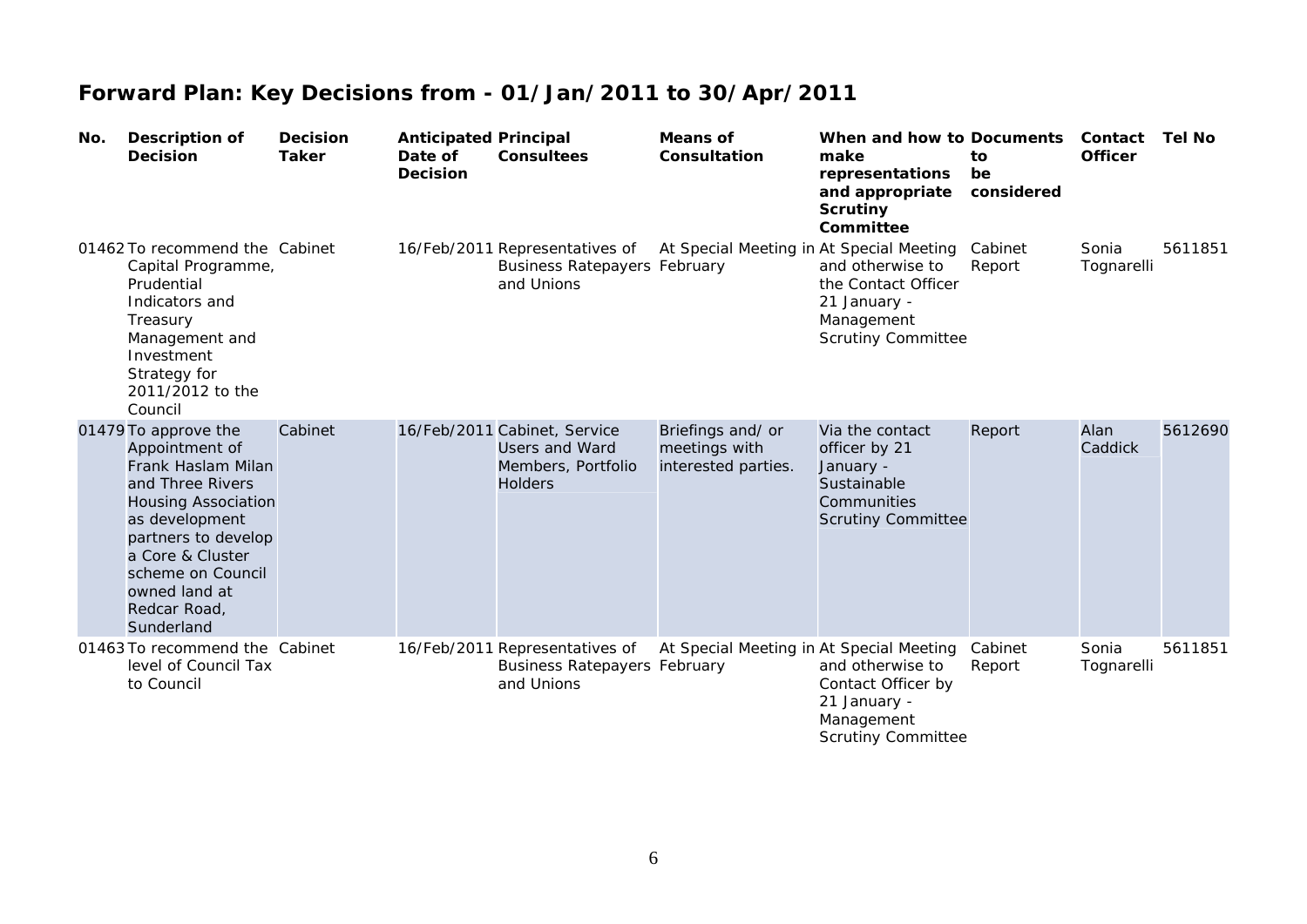| No. | <b>Description of</b><br><b>Decision</b>                                                                                             | <b>Decision</b><br><b>Taker</b> | <b>Anticipated Principal</b><br>Date of<br><b>Decision</b> | <b>Consultees</b>                                                                                                                                                                                                                                                    | <b>Means of</b><br>Consultation                                                                                                                                                                                                                                   | When and how to Documents<br>make<br>representations<br>and appropriate<br><b>Scrutiny</b><br>Committee                     | to<br>be<br>considered | Contact<br><b>Officer</b> | <b>Tel No</b> |
|-----|--------------------------------------------------------------------------------------------------------------------------------------|---------------------------------|------------------------------------------------------------|----------------------------------------------------------------------------------------------------------------------------------------------------------------------------------------------------------------------------------------------------------------------|-------------------------------------------------------------------------------------------------------------------------------------------------------------------------------------------------------------------------------------------------------------------|-----------------------------------------------------------------------------------------------------------------------------|------------------------|---------------------------|---------------|
|     | 01477 To approve the<br>appointment of<br>contractors to<br>deliver the Marine<br>Walk public realm<br>improvements (Sea<br>Change). | Cabinet                         |                                                            | 16/Feb/2011 Appropriate Chief<br><b>Officers</b>                                                                                                                                                                                                                     | Report                                                                                                                                                                                                                                                            | Via the contact<br>office by 21<br>January -<br>Prosperity and<br>Economic<br>Development<br><b>Scrutiny Committee</b>      | Report                 | Dan<br>Hattle             | 5612439       |
|     | 01454 To approve the<br>Sunderland<br>Partnership<br>Volunteering<br>Strategy for<br>Sunderland City<br>Council.                     | Cabinet                         |                                                            | 16/Feb/2011 All Heads of Service;<br>Corporate<br>Communities Group;<br>Voluntary &<br>Community Sector;<br>Elected Members;<br>Area Cttees:<br><b>Scrutiny Cttees;</b><br>Sunderland<br>Partnership<br>Organisations;<br>Inclusive<br>Communities<br>Thematic Group | <b>Draft Volunteering</b><br><b>Strategy and Action</b><br>Plan including<br>consultation<br>questions circulated<br>via Consultation<br>Database; e-<br>newsletters and<br>distributions lists;<br>reports; Websites;<br>printed copies; face<br>to face contact | Via the Contact<br>Officer by 21<br>January -<br>Management<br><b>Scrutiny Committee</b>                                    | Report and<br>Strategy | <b>Julie Gray 5617574</b> |               |
|     | 01461 To recommend the Cabinet<br>Revenue Budget<br>2011/2012 to<br>Council                                                          |                                 |                                                            | 16/Feb/2011 Reps. of Business<br>Ratepayers, Unions,<br>Headteachers,<br>Governors, Youth<br>Parliament, Citizens<br>Panel                                                                                                                                           | Presentations,<br>Meetings, Surveys                                                                                                                                                                                                                               | At meetings<br>arranged and<br>otherwise to<br>Contact Officer by<br>21January -<br>Management<br><b>Scrutiny Committee</b> | Cabinet<br>Report      | Sonia<br>Tognarelli       | 5611851       |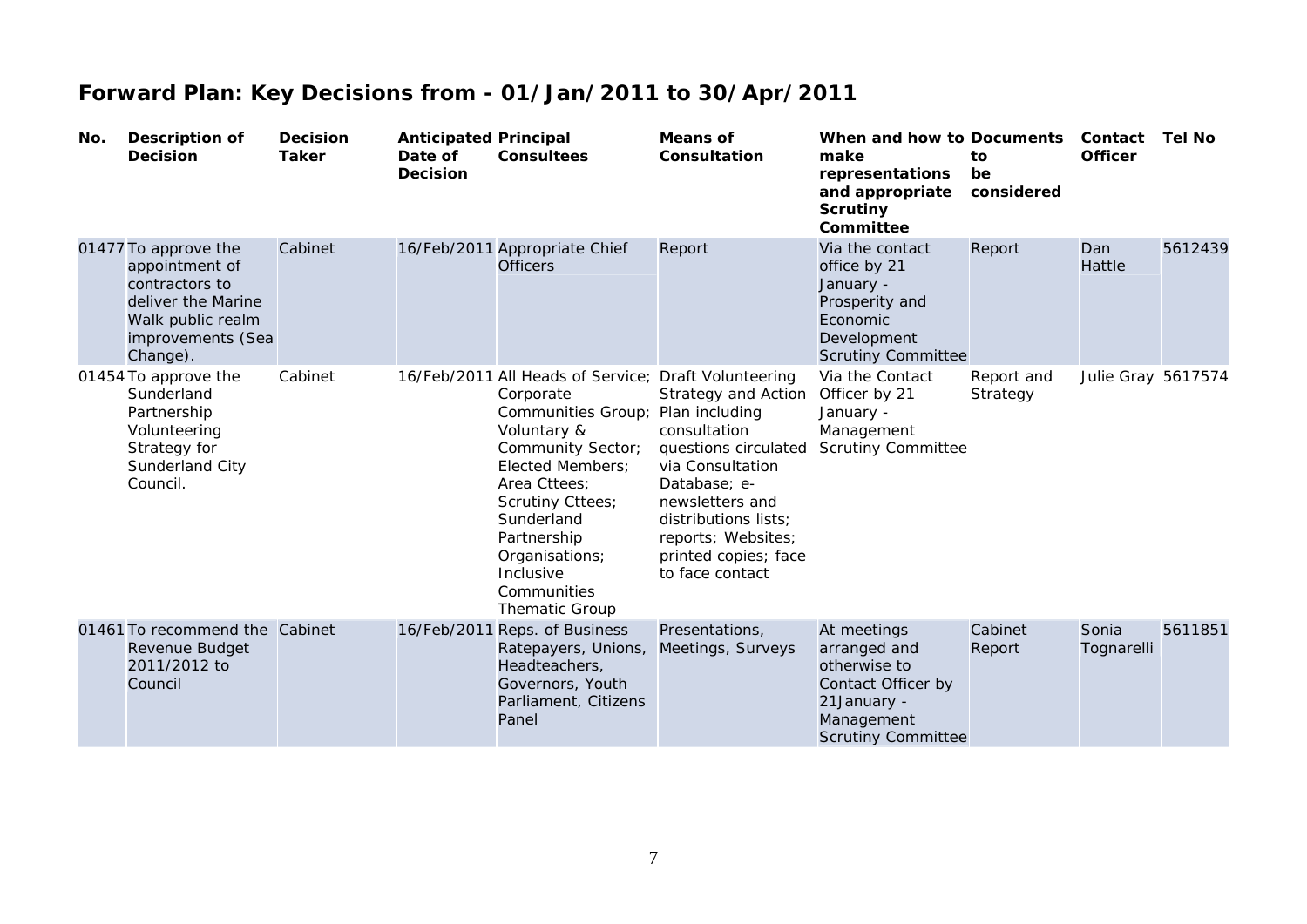| No. | Description of<br><b>Decision</b>                                                                                                       | <b>Decision</b><br>Taker | <b>Anticipated Principal</b><br>Date of<br><b>Decision</b> | <b>Consultees</b>                                                                                                       | Means of<br>Consultation                                | When and how to Documents<br>make<br>representations<br>and appropriate<br><b>Scrutiny</b><br>Committee  | to.<br>be<br>considered | Contact<br><b>Officer</b> | <b>Tel No</b> |
|-----|-----------------------------------------------------------------------------------------------------------------------------------------|--------------------------|------------------------------------------------------------|-------------------------------------------------------------------------------------------------------------------------|---------------------------------------------------------|----------------------------------------------------------------------------------------------------------|-------------------------|---------------------------|---------------|
|     | 01464 To recommend the Cabinet<br>level of Council Tax<br><b>Collection Fund</b><br>2011/2012 to be<br>taken into account<br>to Council |                          | 16/Feb/2011 None                                           |                                                                                                                         | N/A                                                     | To the Contact<br>Officer by<br>21January -<br>Management<br><b>Scrutiny Committee</b>                   | Cabinet<br>Report       | Sonia<br>Tognarelli       | 5611851       |
|     | 01451 To agree the Low<br><b>Carbon Homes</b><br>Strategy                                                                               | Cabinet                  |                                                            | 16/Feb/2011 Cabinet, Service<br>Users and Ward<br>Members, Portfolio<br><b>Holders</b>                                  | Briefings and/or<br>meetings with<br>interested parties | Via the contact<br>officer by 21<br>January -<br>Sustainable<br>Communities<br><b>Scrutiny Committee</b> | Report                  | Alan<br>Caddick           | 5662690       |
|     | 01400 To agree the<br>Access to Housing<br>Project - Allocations<br>Policy                                                              | Cabinet                  |                                                            | 16/Feb/2011 Cabinet, Service<br>Users and Carer<br>Groups, Portfolio<br>Holder, Adult<br>Services Staff and<br>Partners | Briefings and/or<br>meetings with<br>interested parties | Via the Contact<br>Officer by 21<br>January -<br>Sustainable<br>Communities<br><b>Scrutiny Committee</b> | <b>Full Report</b>      | Alan<br>Caddick           | 5662690       |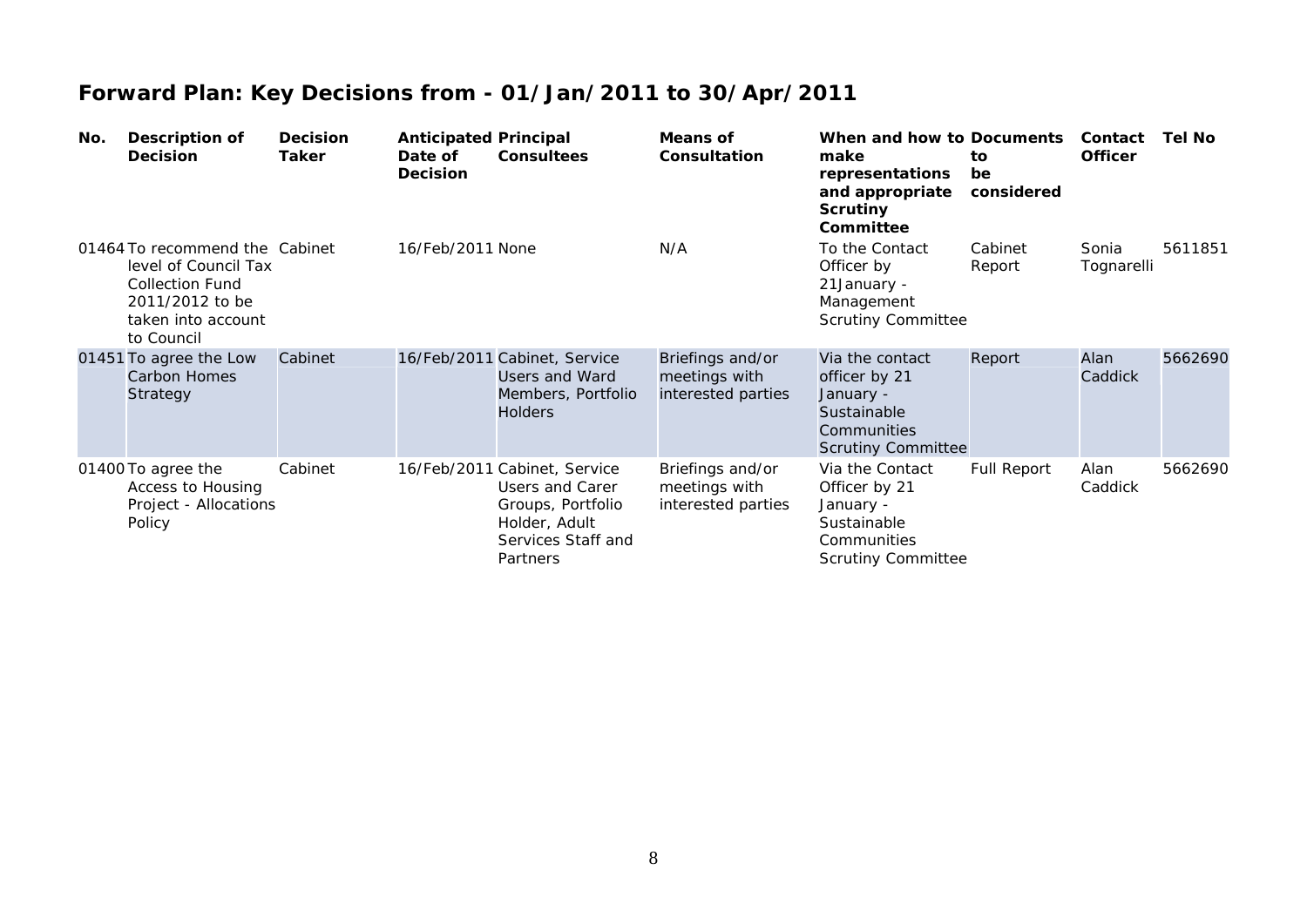| No. | <b>Description of</b><br><b>Decision</b>                                                                                                                                                       | <b>Decision</b><br><b>Taker</b> | <b>Anticipated Principal</b><br>Date of<br><b>Decision</b> | Consultees                                                                                                             | Means of<br>Consultation                                 | When and how to Documents<br>make<br>representations<br>and appropriate<br><b>Scrutiny</b><br>Committee                   | to<br>be<br>considered                                         | Contact<br><b>Officer</b> | <b>Tel No</b> |
|-----|------------------------------------------------------------------------------------------------------------------------------------------------------------------------------------------------|---------------------------------|------------------------------------------------------------|------------------------------------------------------------------------------------------------------------------------|----------------------------------------------------------|---------------------------------------------------------------------------------------------------------------------------|----------------------------------------------------------------|---------------------------|---------------|
|     | 01403 To consider the<br>outcome of Public<br>Consultation<br>(March - June<br>2010) in relation to<br>the Accessible Bus<br>Network Design<br>Project                                         | Cabinet                         |                                                            | 16/Feb/2011 Portfolio Holder for<br>Attractive and<br>Inclusive City;<br>Nexus; Appropriate<br><b>Chief Officers</b>   | Briefings; Meetings;<br>e-mails                          | Via the contact<br>officer by 21<br>January -<br>Environmental and<br><b>Attractive City</b><br><b>Scrutiny Committee</b> | Cabinet<br>Report                                              | <b>Bob</b><br>Donaldson   | 5611517       |
|     | 01424 To agree the<br>Review of the<br><b>Sunderland Private</b><br>Landlords Self<br>Accreditation<br>Scheme                                                                                  | Cabinet                         |                                                            | 16/Feb/2011 Housing Portfolio<br>Holder, Ward<br>Members, Residents<br>and Owners of<br>property                       | Briefings and/ or<br>meetings with<br>interested parties | Via the Contact<br>Officer by 21<br>January -<br>Sustainable<br>Communities<br><b>Scrutiny Committee</b>                  | Report                                                         | Alan<br>Caddick           | 5662690       |
|     | 01428 To consider the<br>Review of Job<br>Linkage, including<br>the options for the<br>ongoing provision<br>of a Council-led<br>Employability<br>Service. To agree<br>the preferred<br>option. | Cabinet                         |                                                            | 16/Feb/2011 Council officers, LSP<br>partners and<br>relevant<br>stakeholders,<br>delivery providers,<br>service users | Meetings, briefings,<br>emails                           | Via Contact Officer<br>by 21 January -<br>Prosperity and<br>Economic<br>Development<br><b>Scrutiny Committee</b>          | Cabinet report Karen<br>and Review of Alexander<br>Job Linkage |                           | 5611339       |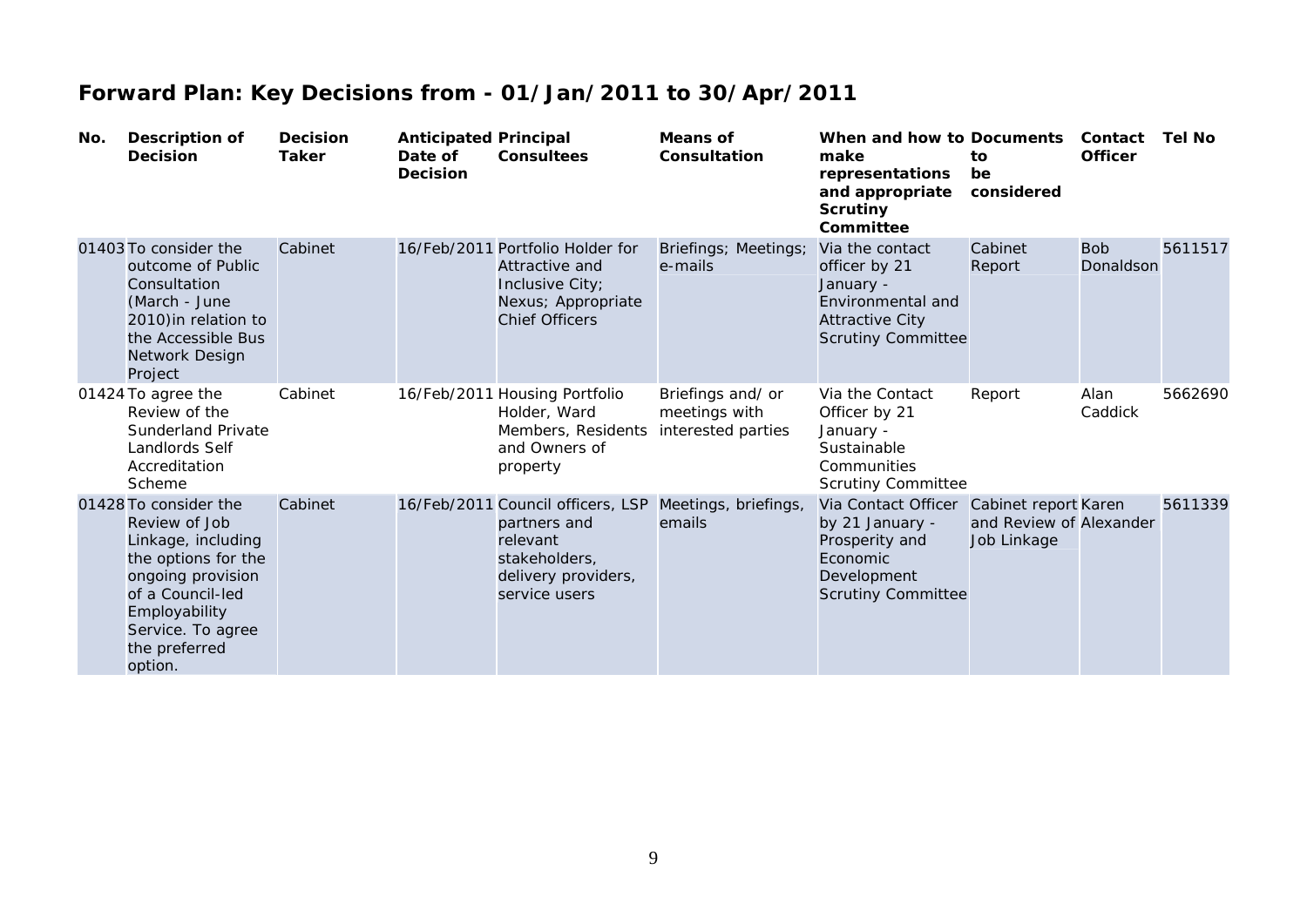| No. | Description of<br><b>Decision</b>                                                                                    | <b>Decision</b><br>Taker | <b>Anticipated Principal</b><br>Date of<br><b>Decision</b> | <b>Consultees</b>                                                                                                   | Means of<br>Consultation                                | When and how to Documents<br>make<br>representations<br>and appropriate<br><b>Scrutiny</b><br>Committee   | to.<br>be<br>considered | Contact<br><b>Officer</b> | Tel No  |
|-----|----------------------------------------------------------------------------------------------------------------------|--------------------------|------------------------------------------------------------|---------------------------------------------------------------------------------------------------------------------|---------------------------------------------------------|-----------------------------------------------------------------------------------------------------------|-------------------------|---------------------------|---------|
|     | 01412 To approve the<br>procurement of<br>specialist vehicles<br>to be used in the<br>waste and cleaning<br>service. | Cabinet                  |                                                            | 16/Feb/2011 Procurement;<br>Appropriate Chief<br>Officers; Portfolio<br>holder for Attractive<br>and Inclusive City | Report; Briefings                                       | Via Contact Officer Report<br>by 21 January -<br>Environment and<br><b>Attractive City</b>                |                         | Les Clark                 | 5614540 |
|     | 01438 To agree the Social Cabinet<br>Care Contributions<br>Policy for<br>Personalisation                             |                          |                                                            | 09/Mar/2011 Cabinet, Service<br>Users and Ward<br>Members, Portfolio<br><b>Holders</b>                              | Briefings and/or<br>meetings with<br>interested parties | via the Contact<br>Officer by 21<br>February - Health<br>and Wellbeing<br><b>Scrutiny Committee</b>       | Report                  | <b>Neil</b><br>Revely     | 5661880 |
|     | 01452 To agree the<br>revised Financial<br><b>Assistance Policy</b>                                                  | Cabinet                  |                                                            | 09/Mar/2011 Cabinet, Service<br>Users and Ward<br>Members, Portfolio<br><b>Holders</b>                              | Briefings and/or<br>meetings with<br>interested parties | Via the contact<br>officer by 21<br>February -<br>Sustainable<br>Communities<br><b>Scrutiny Committee</b> | Report                  | Alan<br>Caddick           | 5662690 |